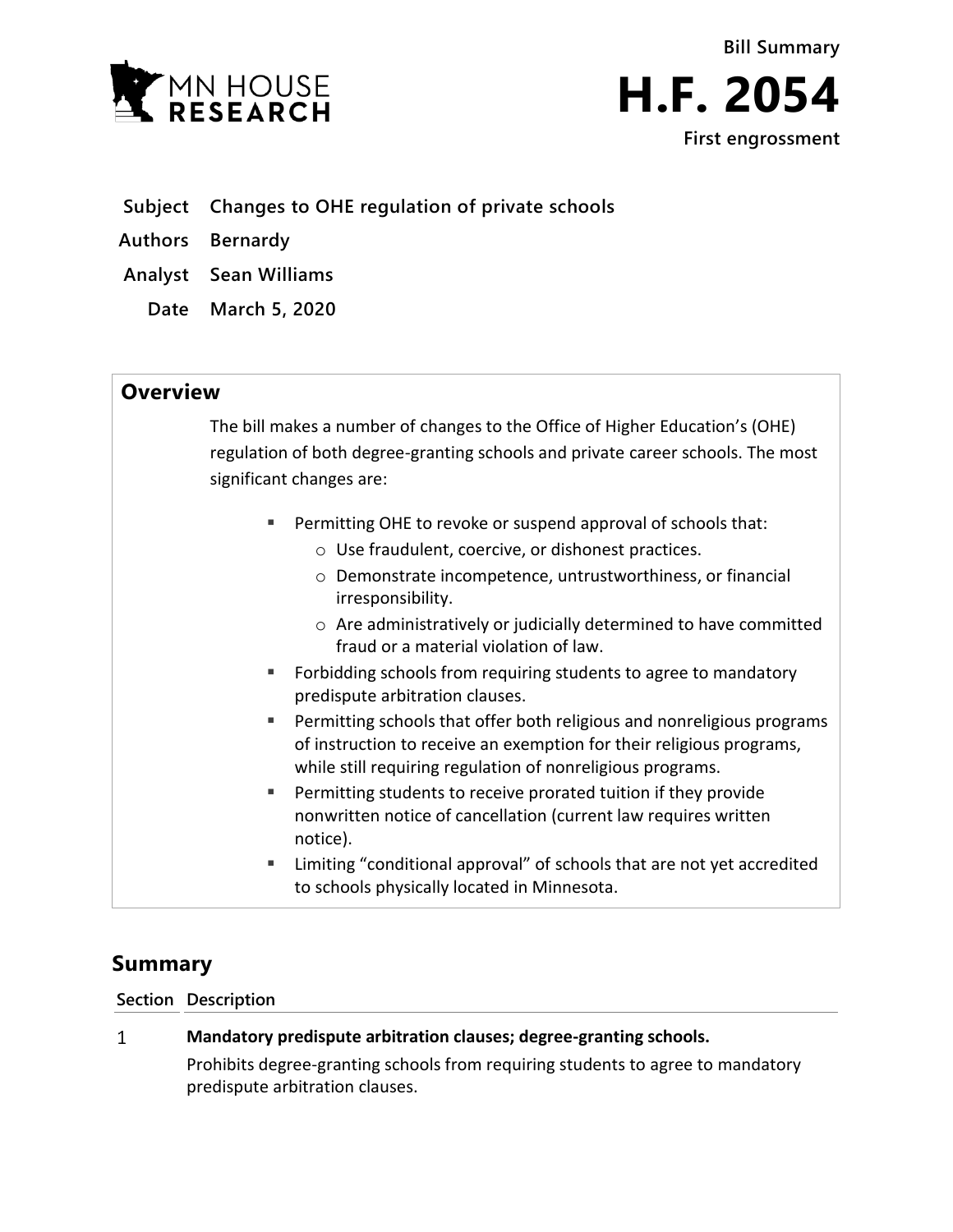### **Section Description**

#### $\overline{2}$ **Conditional approval.**

Under current law, OHE has the authority to grant a degree-granting school a oneyear conditional approval while the school applies for accreditation. The bill limits that authority to schools physically located in Minnesota and new programs.

#### 3 **Registration revocation and suspension; degree-granting schools.**

Requires OHE to give written notice and reasons before revoking, suspending, or refusing to renew registration or approval of a school's degree.

Permits OHE to revoke or suspend approval of a degree-granting school if the school:

- Used fraudulent, coercive, or dishonest practices.
- Demonstrated incompetence, untrustworthiness, or financial irresponsibility.
- Was administratively or judicially determined to have committed fraud or a material violation of law involving state, local, or federal funds.

#### $\overline{4}$ **Religious exemption; degree-granting schools.**

Exempts degree-granting programs from OHE regulation if they are offered by a religious organization or church, primarily designed for persons who seek to learn the faith and beliefs of the organization, and intended to prepare the students to enter a vocation closely related to the faith.

#### 5 **Exemption limitation; degree-granting schools.**

Clarifies that the religious exemption for degree-granting schools does not extend to programs that are marketed or represented to students as nonreligious or to prepare students for a vocation not related to the faith.

#### 6 **Technical change.**

Fixes a broken cross-reference.

Minnesota Statutes, sections 136A.61 to 136A.71 cover the regulation of degreegranting schools. Sections 136A.82 to 136A.834 cover the regulation of private career schools.

In the section of statute covering degree-granting schools, there is language that nothing in the relevant laws shall be interpreted as permitting the office to determine the truth or falsity of religious beliefs. The current language erroneously extends the range of statutes covered to include the private career schools. The bill would limit the range of statutes to just the sections of law covering degree-granting schools—the same language already exists in the private career schools sections of statue.